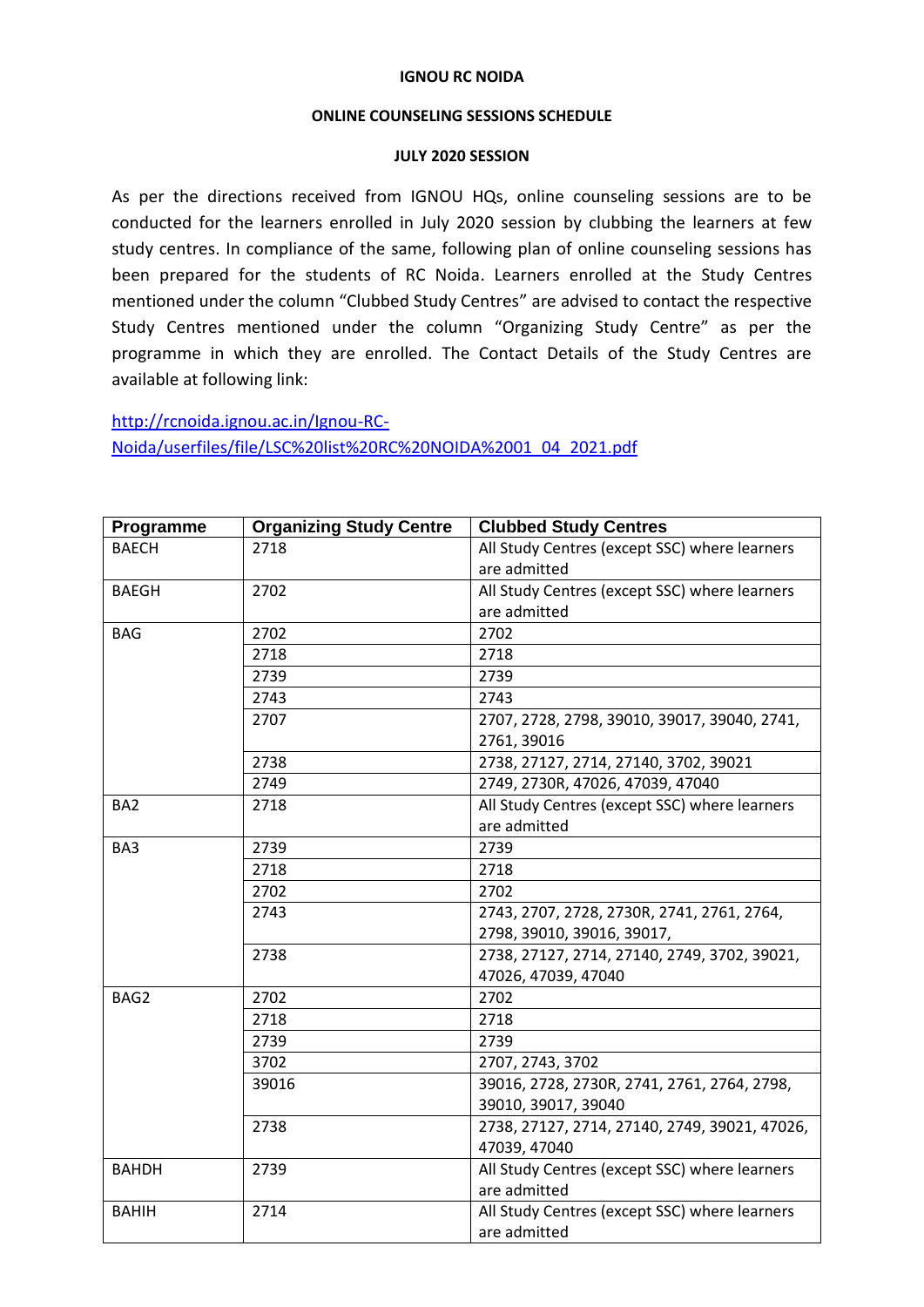| <b>BAPAH</b>       | 2702   | All Study Centres (except SSC) where learners<br>are admitted  |
|--------------------|--------|----------------------------------------------------------------|
| <b>BAPCH</b>       | 2741   | All Study Centres (except SSC) where learners                  |
|                    |        | are admitted                                                   |
| <b>BAPSH</b>       | 2743   | All Study Centres (except SSC) where learners                  |
|                    |        | are admitted                                                   |
| <b>BASOH</b>       | 47040  | All Study Centres (except SSC) where learners                  |
|                    |        | are admitted                                                   |
| BBARL/BBARL2/      | 39026  | All Study Centres (except SSC) where learners                  |
| <b>BBARL3</b>      |        | are admitted                                                   |
| <b>BCOMG</b>       | 07107  | 07107                                                          |
|                    | 2702   | 2702                                                           |
|                    |        |                                                                |
|                    | 2718   | 2718                                                           |
|                    | 2739   | 2739                                                           |
|                    | 2743   | 2743, 2707, 27127, 2714, 27140, 2728, 2730R                    |
|                    | 39017  | 39017, 2738, 2741, 2749, 2761, 2799, 3702,                     |
|                    |        | 39010, 39016, 39021, 39022, 47026, 47040                       |
| BCOM2              | 07107  | All Study Centres (except SSC) where learners                  |
|                    |        | are admitted                                                   |
| BCOM3              | 07107  | 07107                                                          |
|                    | 2739   | 2739                                                           |
|                    | 2718   | 2718, 2702, 2707, 2714, 27140, 2728, 2738,                     |
|                    |        | 2741, 2743, 2749, 2761, 2764, 2799, 3702,                      |
|                    |        | 39016, 39022, 47040                                            |
| BCOMG2             | 07107  | 07107                                                          |
|                    | 2718   | 2718                                                           |
|                    | 2739   | 2739                                                           |
|                    | 2702   | 2702, 2707, 27127, 2714, 2728, 2730R, 2738,                    |
|                    |        | 2741, 2743, 2749, 2761, 2799, 3702, 39016,                     |
|                    |        | 39021, 39022, 39040, 47040                                     |
| BCOMAF/            | 2739   | All Study Centres (except SSC) where learners                  |
| BCOMCAA/           |        | are admitted                                                   |
| <b>BCOMFCA</b>     |        |                                                                |
| <b>BLIS</b>        | 0771P  | All Study Centres where learners are admitted                  |
| <b>BSCG/BSCBCH</b> | 07107  | 07107                                                          |
|                    | 2718   | 2718                                                           |
|                    | 2739   | 2739                                                           |
|                    | 2743   | 2743, 2702, 2714, 2749, 2761, 2764, 2798,                      |
|                    |        | 2799, 3702, 39010                                              |
| BSC <sub>2</sub>   | 07107  | All Study Centres (except SSC) where learners                  |
|                    |        | are admitted                                                   |
|                    | 07107  | 07107, 2739                                                    |
| BSC3               | 2718   | 2718, 2702, 2714, 2743, 2749, 2761, 2764,                      |
|                    |        | 2799, 3702, 39010                                              |
| BSCG2              | 07107  | 07107                                                          |
|                    |        | 2739                                                           |
|                    | 2739   |                                                                |
|                    | 2718   | 2718, 2702, 2714, 2743, 2749, 2761, 2764,<br>2799, 3702, 39010 |
| BTS/BTS2/BTS3      | 2702   |                                                                |
|                    |        | All Study Centres (except SSC) where learners<br>are admitted  |
|                    |        |                                                                |
| <b>DCE</b>         | 47040  | All Study Centres (except SSC) where learners                  |
|                    |        | are admitted                                                   |
| <b>DDT</b>         | 27120P | All Study Centres (except SSC) where learners                  |
|                    |        | are admitted                                                   |
| <b>DNHE</b>        | 47040  | All Study Centres (except SSC) where learners                  |